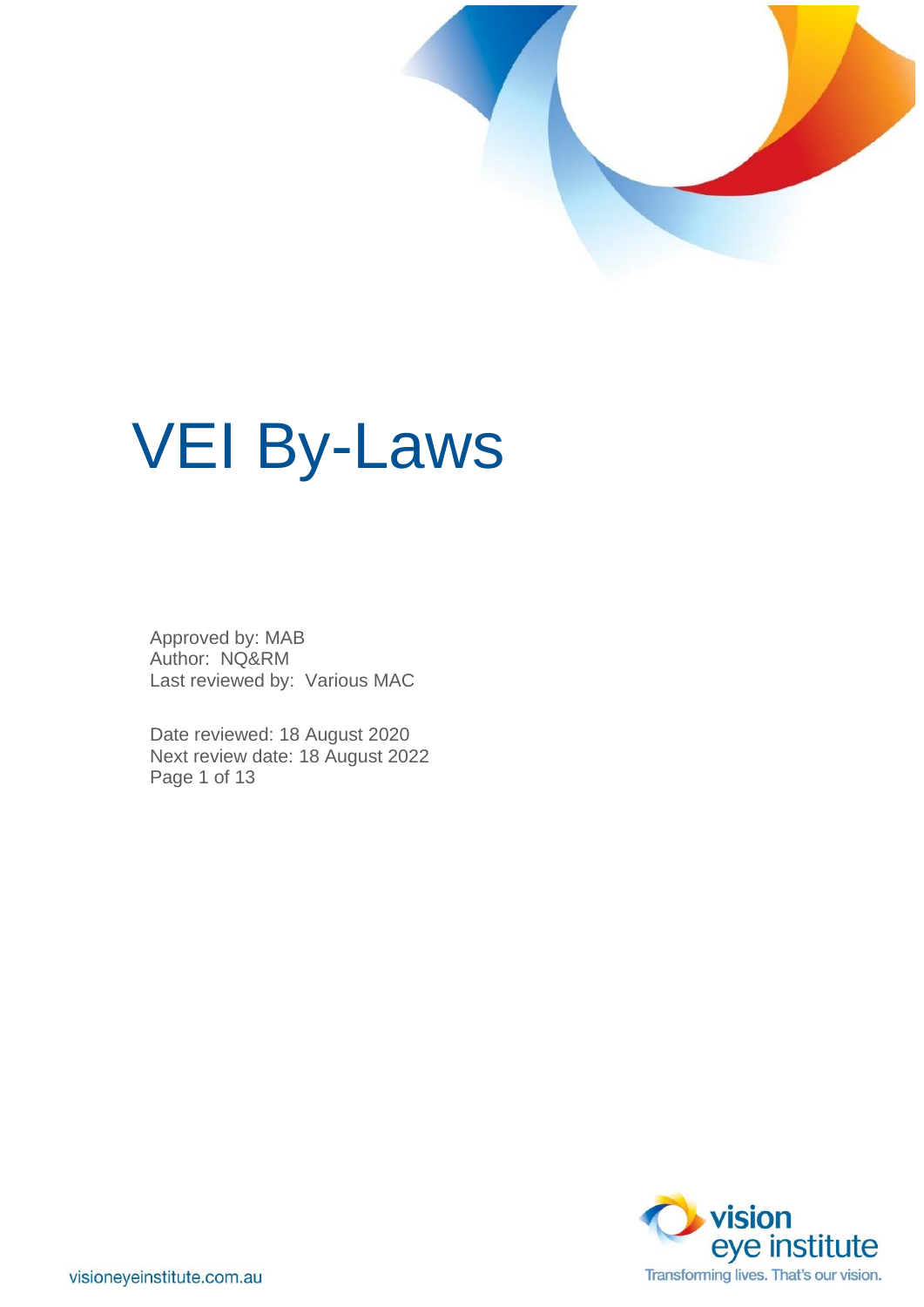## Table of contents

| 1. | <b>DEFINITIONS AND INTERPRETATION</b>                            | 3                                                         |
|----|------------------------------------------------------------------|-----------------------------------------------------------|
| 2. | <b>Philosophy</b>                                                | 5                                                         |
| 3. | <b>Purpose of this Document</b>                                  | 5                                                         |
| 4. | <b>General Terms and Conditions</b>                              | 5                                                         |
|    | 4.1 Compliance with By-laws                                      | 5                                                         |
|    | 4.2 Compliance with Policies and Procedures                      | 5                                                         |
|    | 4.3 Compliance with Legislation                                  | 6                                                         |
|    | 4.4 Confidentiality                                              | 6                                                         |
| 5. | <b>Governance Committees</b>                                     | 6                                                         |
|    | 5.1 Board of Directors                                           | 6                                                         |
|    | 5.2 Clinical Care Committee                                      | 6                                                         |
|    | 5.3 Executive Leadership Team                                    | 6                                                         |
|    | 5.4 Medical Advisory Committee                                   | 6                                                         |
| 6. | <b>Credentialing and Defining the Scope of Clinical Practice</b> | 7                                                         |
|    | 6.1 Appointment of Medical Practitioners                         | $\overline{7}$                                            |
|    | 6.2 Credentailed Medical Practitioner                            | 8                                                         |
|    | 6.4.1 – Duration of Credentialing                                | 8                                                         |
|    | 6.4.2 – Delineation of Clinical Privileges                       | 8                                                         |
|    | 6.4.3 - Annual Review of Registration and Medical Indemnity      | 8                                                         |
| 7. | The Process for Appointment Application and/or Re-Appointment    | 8                                                         |
|    | 7.1 Application for Appointment                                  | 8                                                         |
|    | 7.2 Appeals                                                      | $\mathcal{G}% _{M_{1},M_{2}}^{\alpha,\beta}(\mathcal{G})$ |
|    | 7.3 Application for Re-Appointment                               | $\overline{9}$                                            |
|    | 7.4 Review or Termination of Appointment                         | $\mathcal{G}% _{M_{1},M_{2}}^{\alpha,\beta}(\mathcal{G})$ |
| 8. | <b>Terms and Conditions of Appointment</b>                       | 9                                                         |
|    | 8.1 Patient Allocation                                           | 9                                                         |
|    | 8.2 Emergency Privileges                                         | 10                                                        |
|    | 8.3 Admission                                                    | 10                                                        |
|    | 8.4 General Code of Conduct                                      | 10                                                        |
|    | 8.5 Consent                                                      | 10                                                        |
|    | 8.6 Medical Records                                              | 10                                                        |
|    | 8.7 Introduction of New Products, Services or Technology         | 11                                                        |
|    | 8.8 Ethics                                                       | 11                                                        |
|    | 8.9 Rights and Responsibilities                                  | 11                                                        |
|    | 8.10 Privacy Policy                                              | 11                                                        |
|    | Open Disclosure<br>8.11                                          | 11                                                        |
|    | 8.12 Feedback                                                    | 12                                                        |
| 9. | <b>Risk Rating</b>                                               | 12                                                        |
|    | 10. References                                                   | 12                                                        |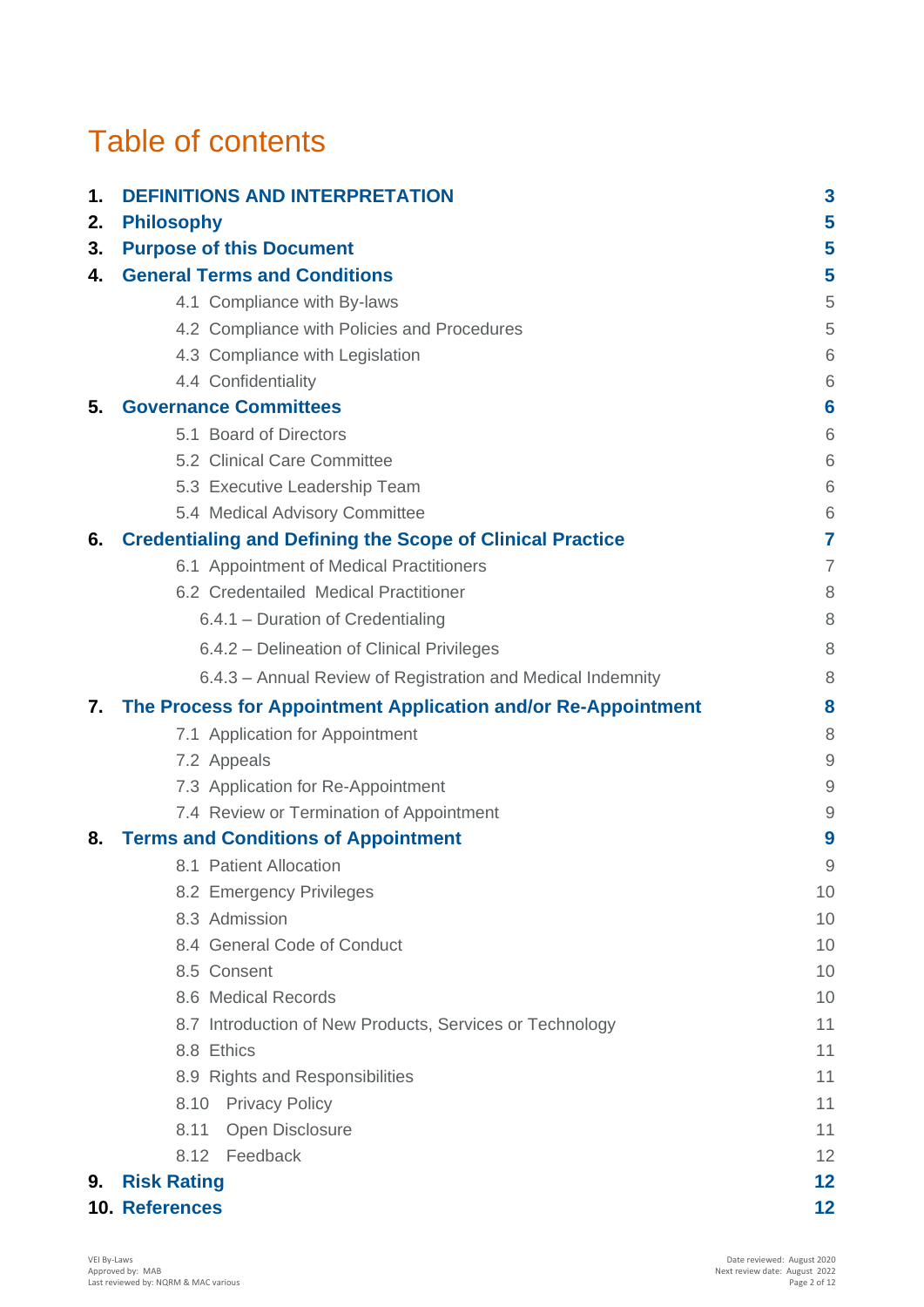## 1. DEFINITIONS AND INTERPRETATION

| In these By-Laws, unless the Content otherwise requires:        |                                                                                                                                                                                                                                                                                                                                                                                                                                                                                                                                                                                                                                                                                                                    |  |  |  |
|-----------------------------------------------------------------|--------------------------------------------------------------------------------------------------------------------------------------------------------------------------------------------------------------------------------------------------------------------------------------------------------------------------------------------------------------------------------------------------------------------------------------------------------------------------------------------------------------------------------------------------------------------------------------------------------------------------------------------------------------------------------------------------------------------|--|--|--|
| <b>Accreditation</b>                                            | A status that is conferred on an organisation or an individual when they<br>have been assessed as having met particular standards. The two<br>conditions for accreditation are an explicit definition of quality (i.e.<br>standards) and an independent review process aimed at identifying the<br>level of congruence between practices and quality standards.                                                                                                                                                                                                                                                                                                                                                    |  |  |  |
| <b>Appointment</b>                                              | The employment or engagement of a medical practitioner to provide<br>services within an organisation according to conditions defined by<br>general law and supplemented by contract.                                                                                                                                                                                                                                                                                                                                                                                                                                                                                                                               |  |  |  |
| <b>AHPRA</b>                                                    | Australian Health Practitioner Regulation Agency (AHPRA) is the<br>national organisation responsible for implementing the National<br>Registration and Accreditation Scheme (the National Scheme) across<br>Australia.                                                                                                                                                                                                                                                                                                                                                                                                                                                                                             |  |  |  |
| <b>AMA</b>                                                      | <b>Australian Medical Association</b>                                                                                                                                                                                                                                                                                                                                                                                                                                                                                                                                                                                                                                                                              |  |  |  |
| <b>Board/Board of</b><br><b>Directors</b>                       | Means the Vision Eye Institute Board of Directors.                                                                                                                                                                                                                                                                                                                                                                                                                                                                                                                                                                                                                                                                 |  |  |  |
| <b>Credentialing</b>                                            | means the formal process used to verify the qualifications, experience,<br>and professional standing (including history of and current status with<br>respect to professional registration, disciplinary actions, indemnity<br>insurance and criminal record) of medical practitioners for the purpose<br>of forming a view about their competence, performance and<br>professional suitability to provide safe, high quality health care services<br>within specific organisational environments.<br>VEI will only credential doctors who meet the eligibility and<br>qualifications requirements set out in sections 57 and 58 of the National<br>Law, as well as any registration standards within the By-Laws. |  |  |  |
| <b>Credentialing Officer</b>                                    | Director of Nursing or member of senior management who is<br>responsible for coordinating the application and credentialing process.                                                                                                                                                                                                                                                                                                                                                                                                                                                                                                                                                                               |  |  |  |
| <b>Credentials</b>                                              | The qualifications, professional training, clinical experience, and<br>training and experience in leadership, research, education,<br>communication and teamwork that contribute to a medical practitioner's<br>competence, performance and professional suitability to provide safe,<br>high quality health care services.                                                                                                                                                                                                                                                                                                                                                                                        |  |  |  |
| <b>Defining the scope</b><br>of practice/clinical<br>privileges | Follows on from credentialing and involves delineating the extent of an<br>individual medical practitioner's clinical practice within a facility based<br>on the individual's credentials, competence, performance and<br>professional suitability and the needs and the capability of the facility to<br>support the medical practitioner's scope of practice.                                                                                                                                                                                                                                                                                                                                                    |  |  |  |
| <b>Director of Nursing</b><br>(DON)                             | means the Senior Registered Nurse of the Operating Suite                                                                                                                                                                                                                                                                                                                                                                                                                                                                                                                                                                                                                                                           |  |  |  |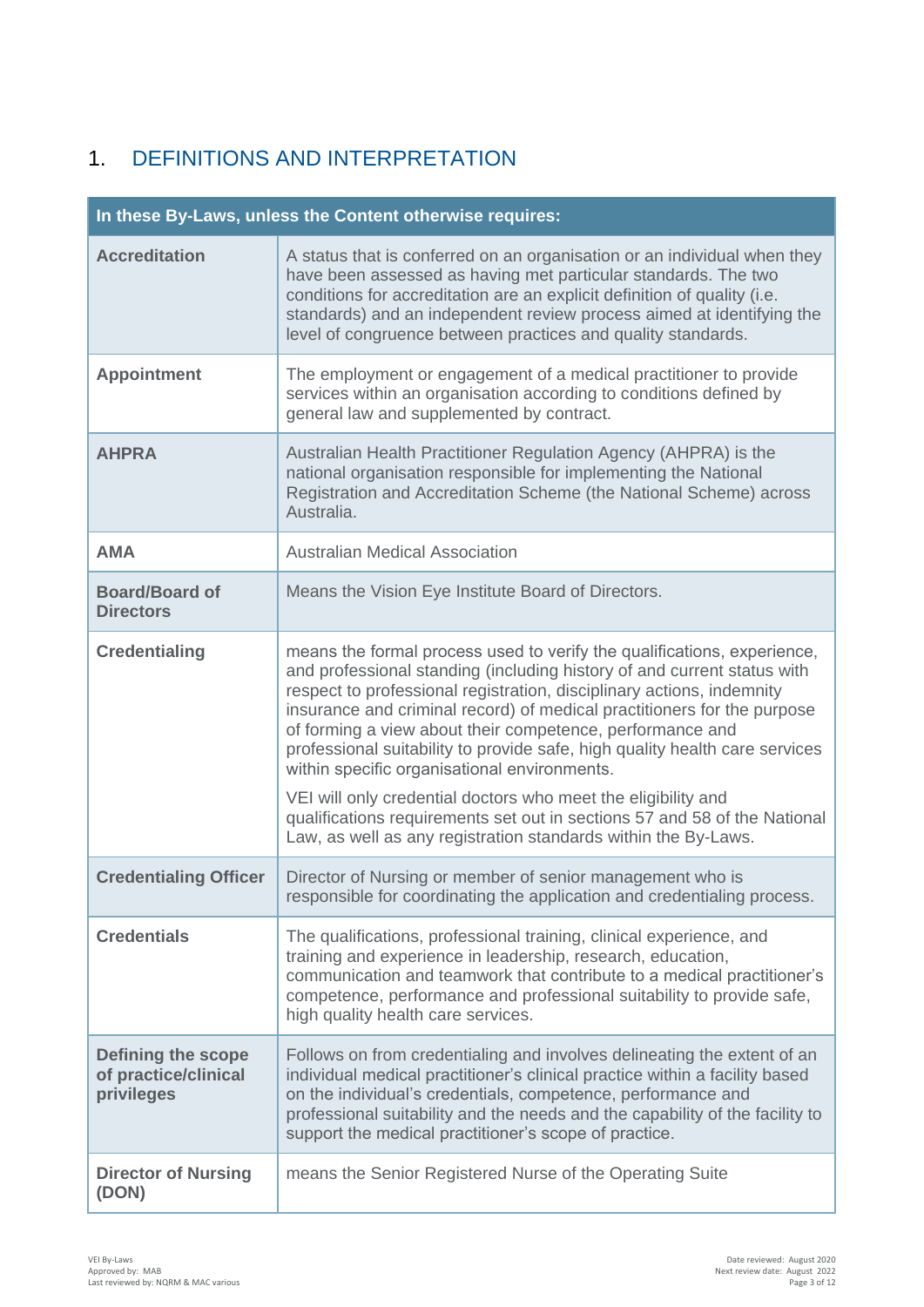| <b>Health Professional</b>                        | Collective term used in this document to include surgeons,<br>anaesthetists, nurses, allied health practitioners and surgical<br>assistants.                                                                                                                                                                                                                                                                                                                                                                           |  |
|---------------------------------------------------|------------------------------------------------------------------------------------------------------------------------------------------------------------------------------------------------------------------------------------------------------------------------------------------------------------------------------------------------------------------------------------------------------------------------------------------------------------------------------------------------------------------------|--|
| <b>Medical Indemnity</b>                          | Insurance product to comply with Medical Indemnity (Prudential<br>Supervision and Product Standards) Act 2003 (Cth).                                                                                                                                                                                                                                                                                                                                                                                                   |  |
| <b>Medical Advisory</b><br><b>Board (MAB)</b>     | Is the committee who provide strategic advice and recommendations to<br>the VEI Board.                                                                                                                                                                                                                                                                                                                                                                                                                                 |  |
| <b>Medical Advisory</b><br><b>Committee (MAC)</b> | is the committee of Practitioners who govern the VEI Day Surgery and<br>conduct the credentialing process.                                                                                                                                                                                                                                                                                                                                                                                                             |  |
| <b>Medical Director</b>                           | Means the senior practitioner within VEI for the facility and/or State.                                                                                                                                                                                                                                                                                                                                                                                                                                                |  |
| <b>Medical practitioner</b>                       | A person who is registered to practise medicine within the relevant<br>State or Territory (such as ophthalmologists and anaesthetists),<br>appointed to the medical staff who:<br>(a) Have obtained a higher medical qualification in their nominated<br>speciality, and                                                                                                                                                                                                                                               |  |
|                                                   | (b) Have been recognised as a specialist in their nominated category,<br>for the purpose of the Health Insurance Act 1973 (Commonwealth).                                                                                                                                                                                                                                                                                                                                                                              |  |
| <b>Re-credentialing</b>                           | The formal process used to re-confirm the qualifications, experience<br>and professional standing (including history of and current status with<br>respect to professional registration, disciplinary actions, indemnity<br>insurance and criminal record) of medical practitioners, for the purpose<br>of forming a view about their ongoing competence, performance and<br>professional suitability to provide safe, high quality health care services<br>within specific organisational environments.               |  |
| <b>Surgeon's assistant</b>                        | The surgeon's assistant or surgical assistant performs a specialized<br>role, as part of the healthcare team professional that performs surgical<br>procedures. The role may be carried out by a doctor of medicine,<br>nurses who have completed nursing credentials and certifications or an<br>allied health professional with appropriate training in surgery.                                                                                                                                                     |  |
| <b>Vision Day Surgery</b><br>(VDS)                | means specific to day surgery including<br>North Queensland Day Surgical Centre<br>$\bullet$<br><b>RiverCity Private Hospital</b><br>$\bullet$<br><b>Forest Road Day Surgery</b><br>$\bullet$<br><b>Chatswood Vision Day Surgery</b><br>$\bullet$<br>Vision Day Surgery Eastern<br>$\bullet$<br><b>Camberwell Vision Day Surgery</b><br>$\qquad \qquad \bullet$<br><b>Footscray Vision Day Surgery</b><br>$\bullet$<br><b>Panch Day Surgery Centre</b><br>$\bullet$<br><b>Windsor Gardens Day Surgery</b><br>$\bullet$ |  |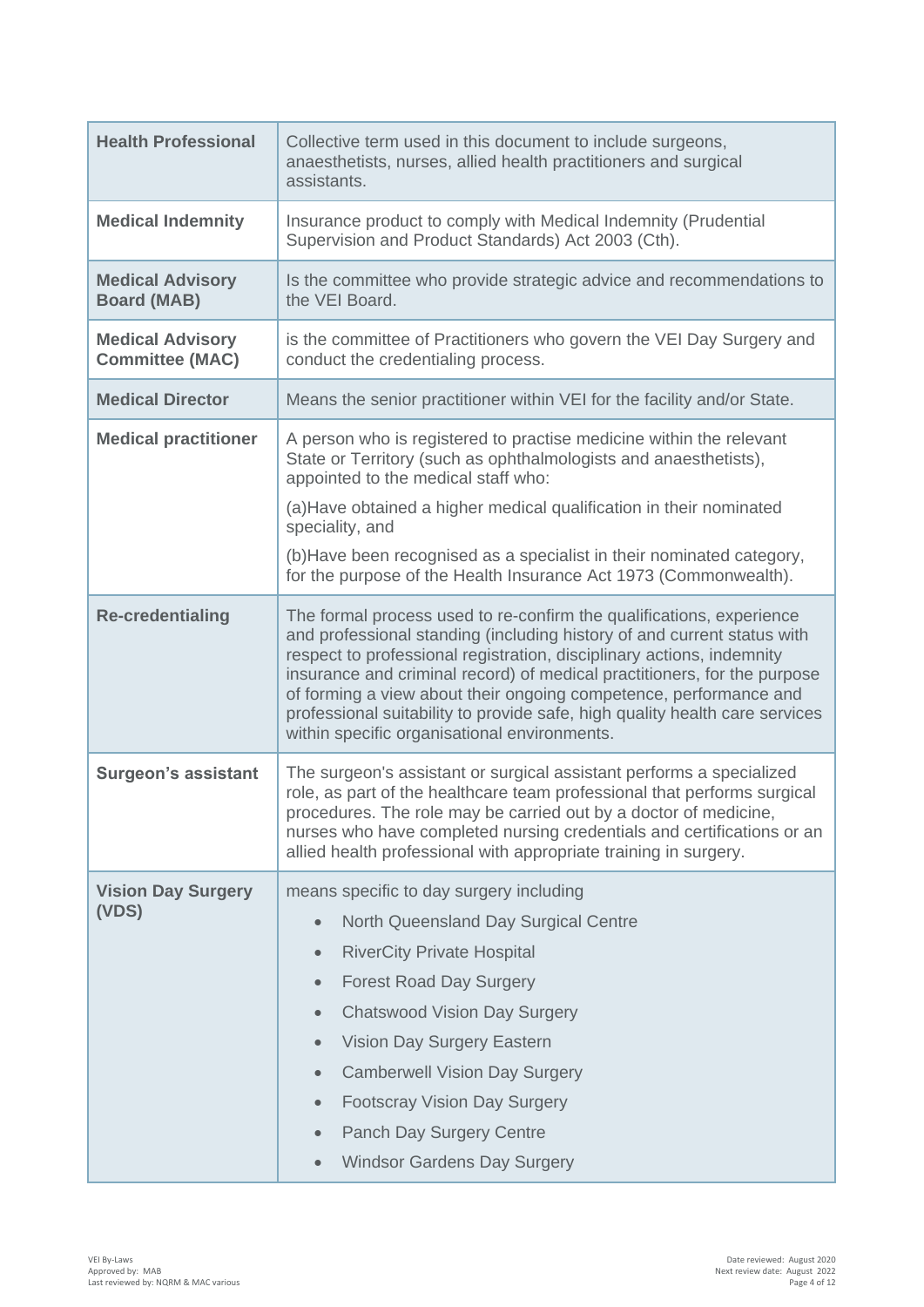| <b>Vision Eye Institute</b>              | is an organisation wide reference which includes day surgery,                                                                                         |
|------------------------------------------|-------------------------------------------------------------------------------------------------------------------------------------------------------|
| $ $ (VEI)                                | consulting and laser business units.                                                                                                                  |
| <b>Visiting Medical</b><br>Officer (VMO) | means a Medical or Allied Health Professionals, approved to perform<br>work as an appointed practitioner at the Centre, other than as an<br>employee. |

## 2. Philosophy

Vision Eye Institute's philosophy is to enhance patients' quality of life through a commitment to person centred care by applying the latest diagnostic technology and surgical techniques. This is demonstrated through our commitment to a quality and safety culture which is certified by both the National Safety and Quality Health Service Standards and ISO 9001:2015 Quality Management Systems.

Initially established as an ophthalmic group practice in Victoria in 2001, Vision Eye Institute has expanded and now operates as the largest private provider of ophthalmic care in Australia. The business now includes consulting suites, laser surgery and day surgeries along the eastern seaboard, with services expanding to South Australia in 2019. A number of VEI day surgeries have introduced additional specialties including Endoscopy, Pain Management, Plastics, General and IVF/Gynaecology.

Our doctor team includes a mix of partners, associates and visiting medical officers – many of whom have introduced new surgical techniques and technologies into Australia and are highly regarded by their peers, both locally and internationally. Their dedication extends to active involvement with clinical research; teaching and examining medical students, optometry students, optometrists and ophthalmology trainees; and presenting at local and international conferences.

In addition to private practice, a number of Vision Eye Institute doctors hold academic positions, including professorships and associate professorships. Many of our doctors also practise and/or teach at large hospitals, while others are actively involved in local and international charity programs that make use of their specialist skills and expertise.

## 3. Purpose of this Document

Vision Eye Institute is committed to ensuring safe, quality care to all of our patients. These By-Laws assist in achieving this by defining the requirements for credentialing within our organisation and supporting the selection and retention of health professionals who possess the qualifications and experience to deliver on a mutual commitment to high quality health care.

This document sets out the process for credentialing of medical professionals within our organisation.

Every applicant for credentialing is required to be given a copy of this document before making an application. It is an expectation of Vision Eye Institute that the By-Laws are read in their entirety by the applicant as part of the application process.

## 4. General Terms and Conditions

#### 4.1 Compliance with By-Laws

It is a requirement for continued credentialing that health professionals comply with the By-Laws at all relevant times when admitting, caring for or treating patients.

#### 4.2 Compliance with Policies and Procedures

Medical practitioners must comply with all policies and procedures, including the VEI Members Handbook and the Code of Conduct implemented by Vision Eye Institute. A copy of each is provided within the VEI Credentialing Pack.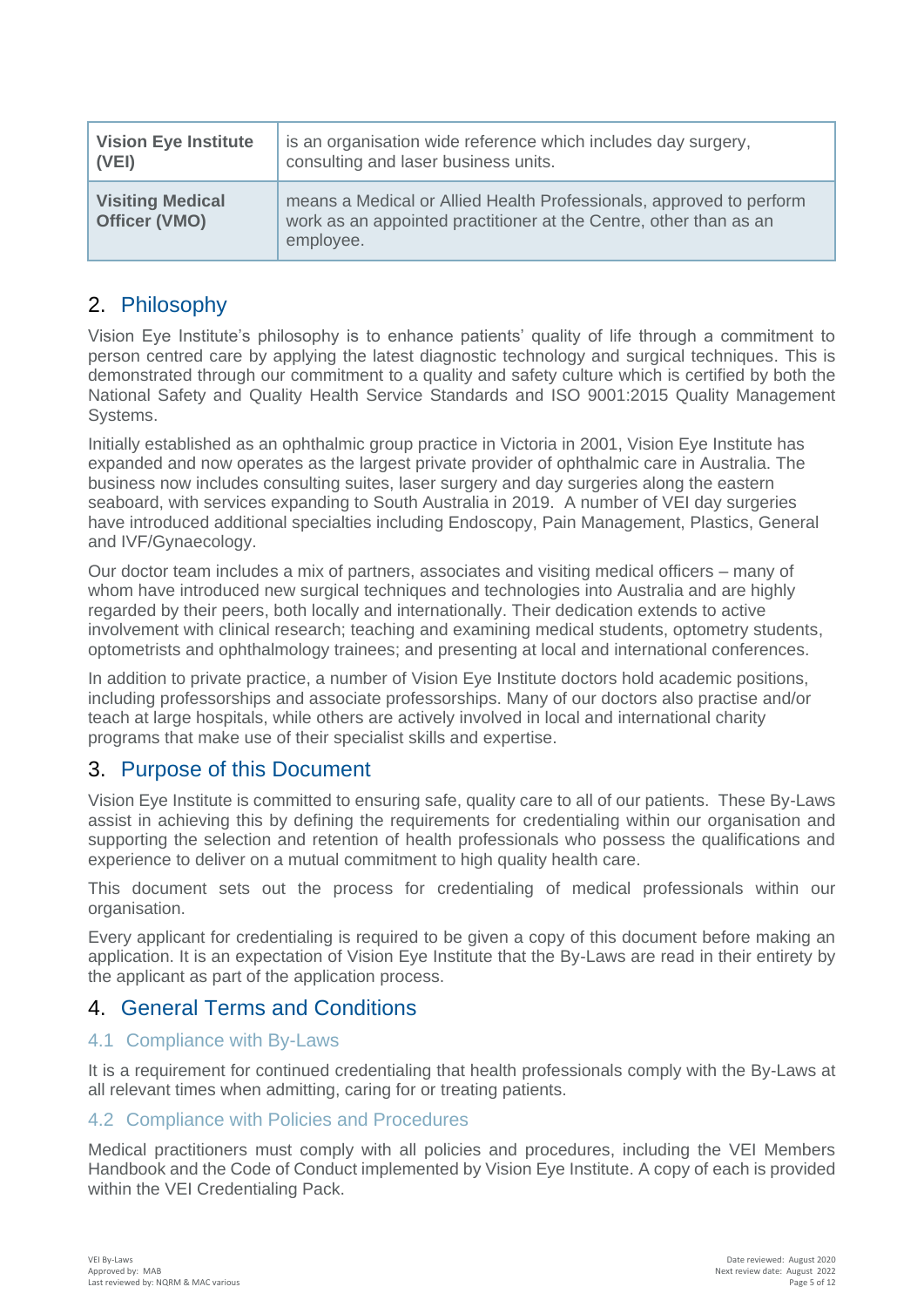#### 4.3 Compliance with Legislation

Medical practitioners must comply with all relevant legislation including legislation that relates to health services, workplace health & safety, occupational health & safety, antidiscrimination, bullying, harassment, professional health registration and any other relevant legislation regulating the credentialed practitioner.

#### 4.4 Confidentiality

This will be managed as per the Privacy Policy and mandatory data reporting.

#### 5. Governance Committees

Vision Eye Institute supports a formalised committee structure in line with the quality objectives of evaluating the standard of care and services provided, and to ensure we comply with the requirements of all relevant legislation.

Below are details of the high level governance committees within Vision Eye Institute and their function.

Details and information on the complete suite of committees and communication structure within Vision Eye Institute are contained in the VEI Committees, Agendas & Terms of Reference.

Refer to:

VEI Committees, Agendas & Terms of Reference

#### 5.1 Board of Directors

The Board of Directors of Vision Eye Institute Limited (the 'Company') is responsible for the corporate governance of the consolidated entity. The Board guides and monitors the business and affairs of the Company on behalf of the shareholders by whom they are elected and to whom they are accountable.

#### 5.2 Medical Advisory Board

The Medical Advisory Board provides strategic advice to the Board on the organisations strategic directions in relation to business development, major changes in policy direction and resolution of key issues that are of concern to the Group's doctors.

#### 5.3 Clinical Care Committee

The Clinical Care Committee is the highest clinical committee within the organisation. Its primary purpose is to review clinical outcomes and identify strategies to improve clinical results for patients. It also reviews new procedures and patterns of surgical practice.

#### 5.4 Executive Leadership Team

The Executive Leadership Team is the highest committee overseeing the operational elements of the business. This committee reviews the day-to-day running of the practices and reviews the organisation's performance so they can provide overall long-range planning, policy and direction.

#### 5.5 Medical Advisory Committee

The Medical Advisory Committees (MAC's) of each Day Surgery have been delegated the authority and responsibility by the Board for management of their facility. In Victoria there is one MAC which includes Vision Day Surgeries Eastern, Footscray, Camberwell and Panch, all other facilities have their own MAC. Details of the Terms of Reference for the MAC's can be found in the VEI Committees, Agendas & Terms of Reference.

A key component of each Medical Advisory Committee is the responsibility to grant Clinical Privileges and Scope of Practice to health professionals working within their facilities. The credentialing process and requirements are detailed in VEI Credentialing Policy and have been developed to ensure:

a) promotion of efficient processes to confirm that medical practitioners are competent and adequately supported to provide safe, high quality care;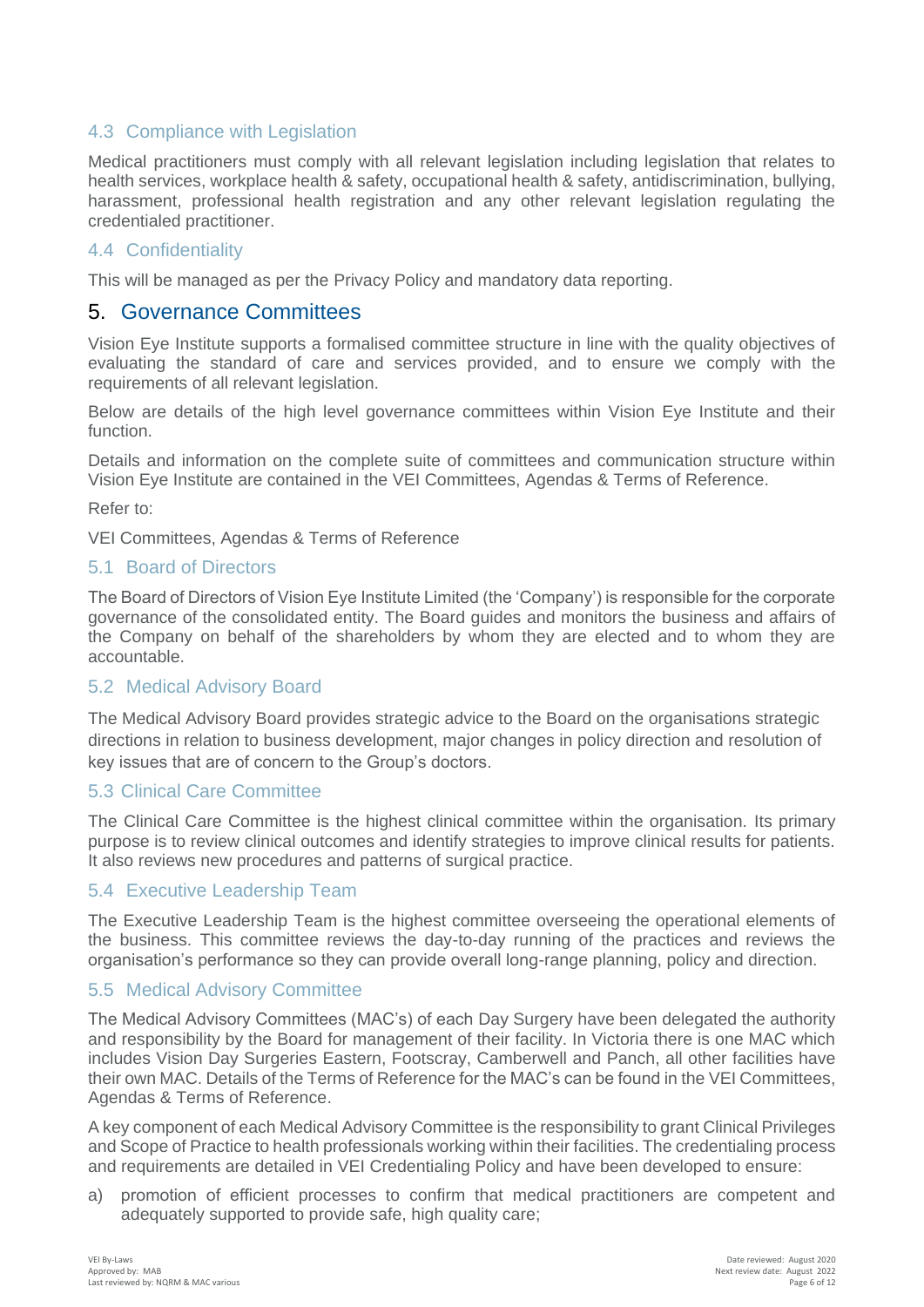- b) they have a membership of medical practitioners from a range of clinical disciplines and include a member of senior management, and have access to other relevant expertise, as required;
- c) processes are conducted in accordance with natural justice and confidentiality, without conflicts of interest or bias, and ensure that all decisions are based on equity and merit;
- d) the medical registration status and insurance/indemnity cover of each medical practitioner is verified annually.

All appointments of clinical privileges are for a period of up to three (3) years. Reviews of all Medical Practitioners are undertaken annually, including documentation of up to date registration and indemnity insurance details.

The MAC's report to the Clinical Care Committee. The main objectives of the MAC's include:

- Credentialing (as outlined above);
- $\bullet$  Review of clinical indicators and adverse events:
- $\bullet$ Participation in the planning, development and implementation of quality programs in each unit; including ensuring formal mechanisms for
- Review of clinical management and outcomes are in accordance with the requirements of these By-Laws;
- **Promoting efficient clinical processes within each business unit.**

## 6. Credentialing and Defining the Scope of Clinical Practice

#### 6.1 Appointment of Medical Practitioners

Visiting Medical Officers (VMO's) include surgeons, anaesthetists and surgical assistants. VMO's apply directly to the primary Vision Day Surgery where they will be operating. If privileges have been requested for more than one Vision Day Surgery facility, this will be noted on the application and the information will be disseminated accordingly to each facility and privileges extended through the relevant MAC.

As part of the contracting process, medical practitioners who are VEI doctor partners or associates will be required to go through a credentialing process, following which all Practice Managers and Directors of Nursing where the doctor will be working are notified in writing of their commencement and any relevant terms of appointment. Once received, the credentialing process of formal review and approval through the MAC will take place.

Membership as a Medical Practitioner of each Vision Day Surgery shall only be extended to professionally competent Medical Practitioners who meet the eligibility and qualifications requirements set out in sections 57 and 58 of the Health Practitioner Regulation National Law Act (2009), as well any registration standards issued by the Medical Board of Australia (National Board), continually meet the qualifications set out in these By-Laws and following credentialing carried out for each Day Surgery facility where they will be attending.

Requirements for appointment consideration is as follows:

- Current AHPRA Medical Practitioner Registration, including evidence to practise as a specialist with the Australian Health Practitioner Regulation Agency (AHPRA) and have Australasian Specialist Medical College Fellowship and status as a Fellow of an Australasian Specialist Medical College in relation to the specialty
- **Provision of a minimum of two (2) professional references for verification, at the determination** of the reviewer – at least one must be external to VEI
- **C** Current Medical Indemnity Insurance
- $\circ$  Certified copies of qualifications
- Current curriculum vitae  $\bullet$
- $\bullet$ Research or leadership positions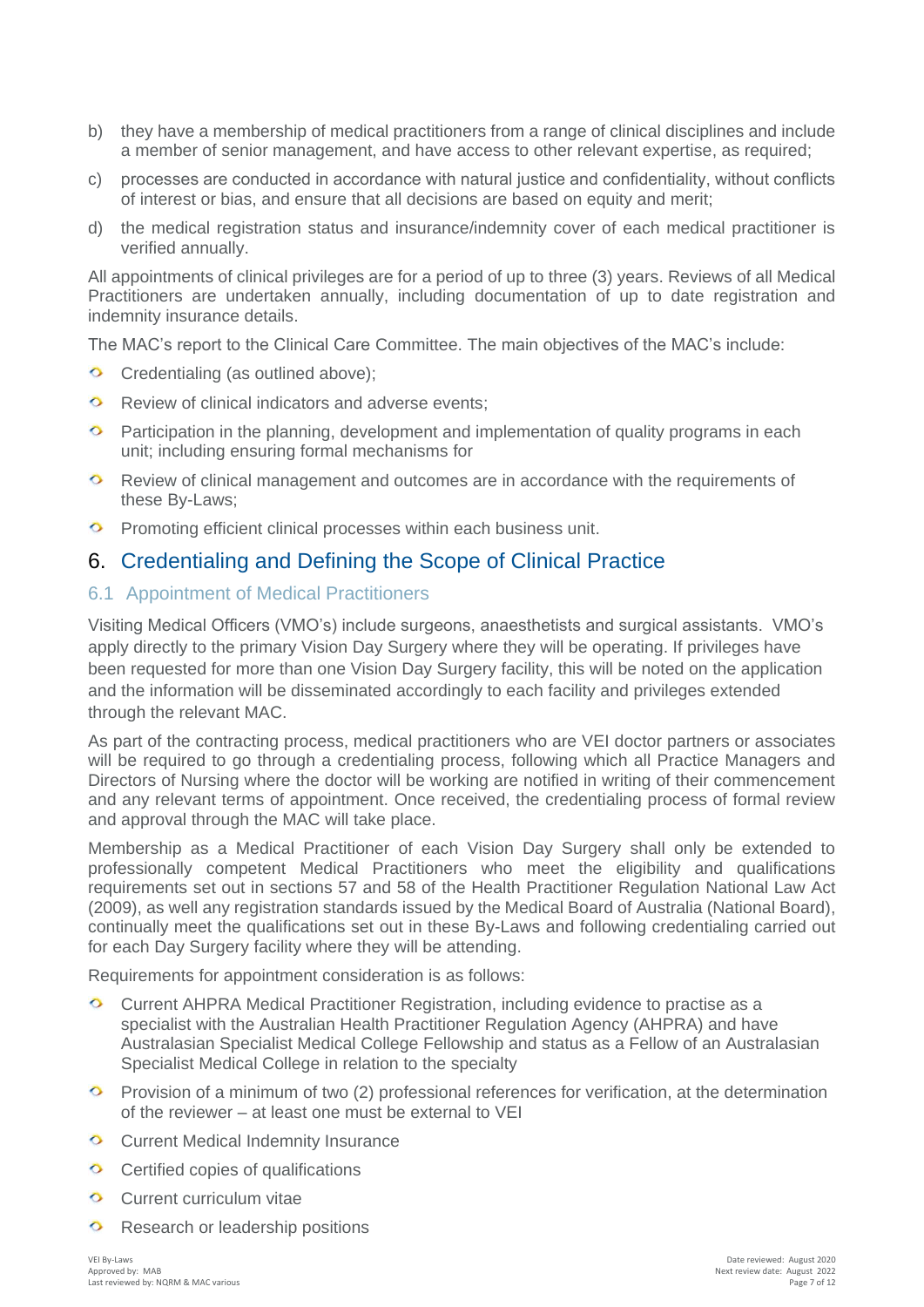- **Exidence of continuing education that relates to the role in which the medical practitioner is** engaged, and relevant to the scope of clinical practice being sought
- **Practice address and phone number**
- $\circ$  Other hospitals which have granted professional privileges
- $\bullet$ Evidence of recent practice, at an appropriate level that demonstrates the scope of clinical practice being sought
- $\ddot{\bullet}$ An applicant's declaration – covering matters such as any restrictions or conditions on their registration, criminal history, professional conduct and/or outstanding complaints
- $\bullet$ Proof of identity (this should include documentation to complete a 100-point identity check)
- **Presentation of all associated requested documentation as per the Application for Specialist,** Credentialing and Scope of Clinical Practice

#### 6.2 Credentialed Medical Practitioner

Membership of the Medical Practitioners of Vision Eye Institute shall only be extended to professionally competent medical practitioners who continuously meet the requirements and conditions set forth in these By-Laws. Membership is granted by the Medical Advisory Committee only following confirmation of medical registration, peer review of competency, insurance and reference checks.

Non-Australian residents are required to provide documentation proving their right to work in Australia.

#### 6.2.1. Duration of Credentialing

All appointments will be for a period of three (3) years when re-credentialing will be reviewed unless otherwise determined by the Medical Advisory Committee.

#### 6.2.2. Delineation of Clinical Privileges

All appointments will be made specifying the delineation of clinical privileges, which will be confirmed in writing by a letter of appointment from the Medical Advisory Committee.

#### 6.2.3. Annual Review of Registration and Medical Indemnity

It is the responsibility of each Medical Practitioner to provide Vision Eye Institute with a copy of their annual renewal of Medical Registration and Medical Indemnity Insurance.

Note: Casual anaesthetists will have their registration and insurance confirmed at the time of appointment and then prior to the provision of services only.

## 7. The Process for Appointment Application and/or Re-Appointment

#### 7.1 Application for Appointment

On receipt of a completed application, the relevant Credentialing Officer shall:

- a) Confirm references through confirmation of Specialist Medical College accredited by the Australian Medical Council, or the Medical Director contacts the Medical Practitioner's nominated referees directly.
- b) Confirm AHPRA Medical Practitioner Registration, including evidence to practise as a specialist with the Australian Health Practitioner Regulation Agency (AHPRA) or have Australasian Specialist Medical College Fellowship and status as a Fellow of an Australasian Specialist Medical College in relation to the specialty.
- c) On receipt of the referee report, the MAC shall review the application and satisfy itself as to the professional capabilities, knowledge, current fitness and confidence held in the applicant.
- d) Following a determination, the MAC will recommend appointment or non-appointment for granting clinical privileges and the scope of privileges.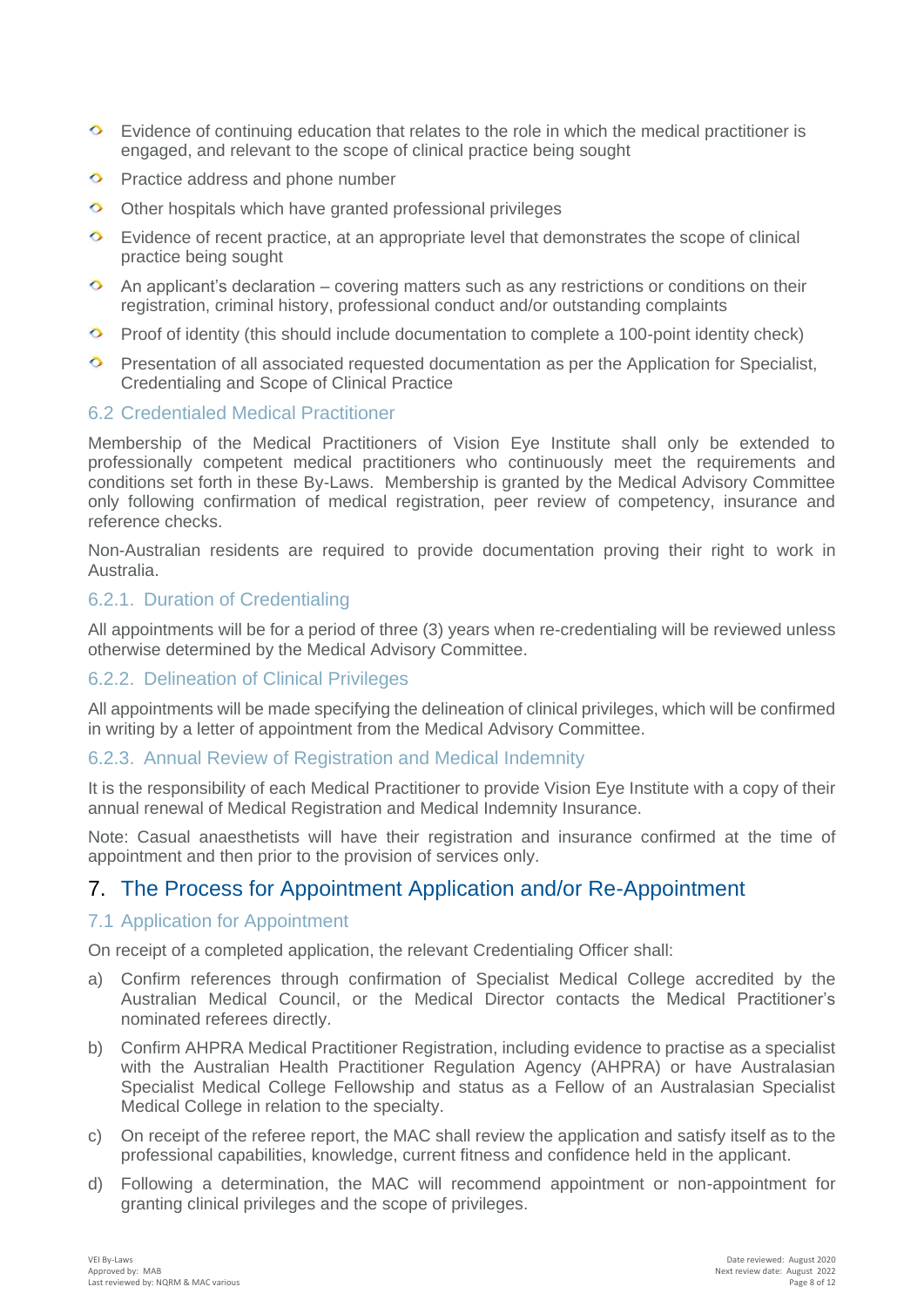e) The applicant shall be advised of the decision by the MAC.

#### 7.2 Appeals

Practitioners declined clinical privileges will be advised in writing. If they request to appeal the decision they should do so in writing and submit to the Clinical Care Committee.

#### 7.3 Application for Re-Appointment

At least sixty (60) days prior to the expiration date of the present appointment for each Medical Practitioner, the Director of Nursing of each Day Surgery is to provide the Medical Practitioner with the prescribed application form. It will be the responsibility of the Medical Practitioner desiring reappointment to send the completed form to the attention of the Director of Nursing thirty (30) days prior to the expiration date of the present appointment.

The application form will contain information necessary to maintain up-to-date information with regard to the Medical Practitioner and will include evidence of registration and current Medical Indemnity Insurance.

Upon receipt and verification of information contained in the application form, the Director of Nursing will submit the information to the Medical Advisory Committee or the Medical Director.

#### 7.4 Review or Termination of Appointment

The Medical Advisory Committee, the National Medical Director or the CEO of Vision Eye Institute may, at any time with due notice, review or suspend the privileges it has previously granted to a Practitioner and notify the Practitioner of its decision, including reasons why clinical privileges have been reviewed or suspended:

- $\ddot{\bullet}$ Should it be in the interest of care or safety of patients and/or staff.
- $\bullet$ If the Medical Practitioner fails to observe the terms and conditions of the By-Laws or approved clinical privileges.
- An appointment shall be immediately terminated should a Practitioner fails to maintain registration with the appropriate regulatory body.
- $\bullet$ An appointment shall be terminated should a Practitioner become permanently incapable of performing his/her duties.
- $\bullet$ If the Practitioner, after due hearing by the AHPRA, AMA or MAC, is judged guilty of unprofessional conduct, negligence or wilful misconduct.
- **If the Medical Practitioner is subject to any mandatory reporting under the AHPRA regulations.**

#### 7.5 Confidentiality and Indemnity of the review process

Information related to any practitioner submitted, collected or prepared by any representative of any organisation or Medical Practitioner for the purpose of achieving and maintaining the quality of patient care, to the fullest extent permitted by law, will remain confidential and not be disseminated to anyone, except where provided for in these By-Laws.

Deliberations and decisions by the Medical Advisory Committees are made in good faith and implemented without prejudice or malice in the interest of the patients and on behalf of Vision Eye Institute.

No liability in law for such action is accepted therefore by the members of the Medical Advisory Committee either singularly or any other related review process collectively.

## 8. Terms and Conditions of Appointment

#### 8.1 Patient Allocation

The Medical Practitioner admitting a patient to any Vision Day Surgery will be regarded as the medical practitioner responsible for that patient. Discharge of a patient may be authorised only by the responsible medical practitioner or by his/her delegate.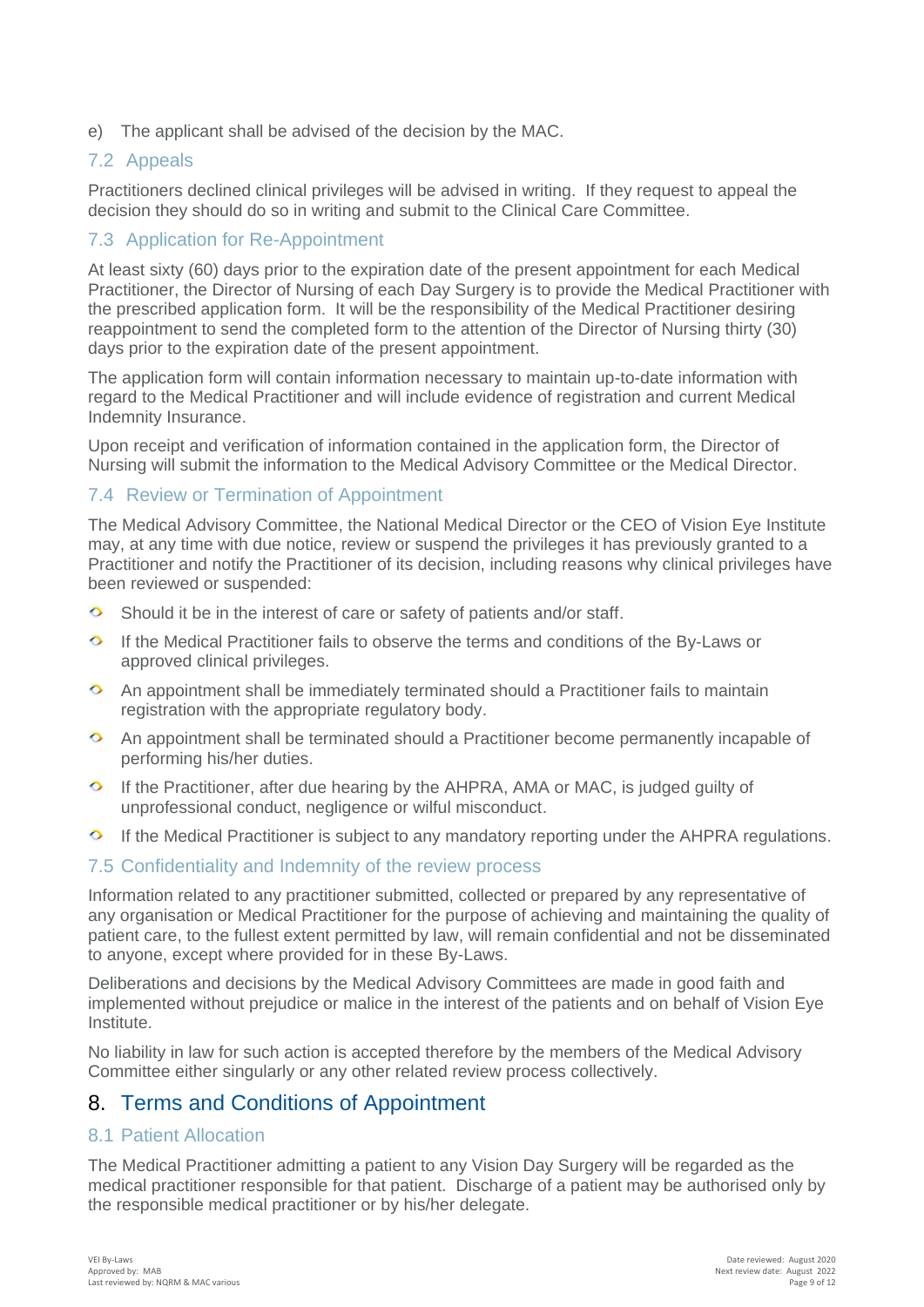#### 8.2 Emergency Privileges

In the case of an emergency any Medical Practitioner of the Centre, regardless of privileges previously granted, shall be permitted and assisted to do everything possible for the life of a patient, using every facility of the Vision Day Surgery as necessary, including the calling of any consultant necessary to continue to treat the patient. For the purpose of this section, an "emergency" is defined as a condition in which serious harm could result to the patient or the patient is in immediate danger or in which any delay in administering treatment would add to that danger.

Emergency privileges can be requested by non-credentialed practitioners. An application form will be required and copies of relevant documentation provided for review and approval by the relevant Medical Director. Verbal privileges may be granted by the Medical Director in such emergency situations only.

#### 8.3 Admission

Only Medical Practitioners with current clinical privileges and visiting rights may admit patients to Vision Day Surgeries. The relevant Medical Practitioner or Director of Nursing reserve the right to refuse any admission that the Vision Day Surgery believes would adversely affect its operational performance, reputation, or safety.

The Medical Practitioner admitting the patient will be regarded as the Medical Practitioner directly responsible for the patient until such time as the Director of Nursing or delegate is advised of the transfer of the patient to the care of another Medical Practitioner with current clinical privileges. This transfer must be recorded by the admitting Medical Practitioner in the medical record. Discharge of the patient may only be authorised by the admitting Medical Practitioner.

#### 8.4 General Code of Conduct

- a) All orders for treatment shall be in writing. A verbal order shall be considered to be in writing if dictated to a duly authorised person, functioning within his/her sphere of competence and signed by the responsible practitioner.
- b) The practitioner's orders must be written clearly, legibly and completely. Orders which are illegible or improperly written will not be carried out until they are rewritten or understood.
- c) Consultation request forms for radiology and pathology shall be completed and signed by the Medical Practitioner who is responsible for providing necessary clinical data.
- d) Medical Practitioners will report to the relevant Director of Nursing any incidents, infections or adverse events and will assist with incident management, investigation and reviews (including root cause analysis and other system reviews) and open disclosure processes.

#### 8.5 Consent

It is the responsibility of the Medical Practitioner to ensure an informed consent Is completed regarding the operation to be performed, procedure, investigation or treatment. The consent form must be completed, signed by the patient, or legal representative. Prior to the commencement of the admission process

#### 8.6 Medical Records

A comprehensive medical record is considered basic to satisfactory patient care. Notes must be sufficient for present and future care of the patient and for review of patient care delivery.

Medical Practitioners admitting patients are responsible for provision of:

- $\ddot{\circ}$ Admission notes/letter on the patients' condition and plan of treatment. A pre-admission form should precede the admission of all elective patients;
- **Provisional diagnosis;**
- **Therapeutic orders including procedures proposed;**
- $\bullet$ Particulars of clinical interventions;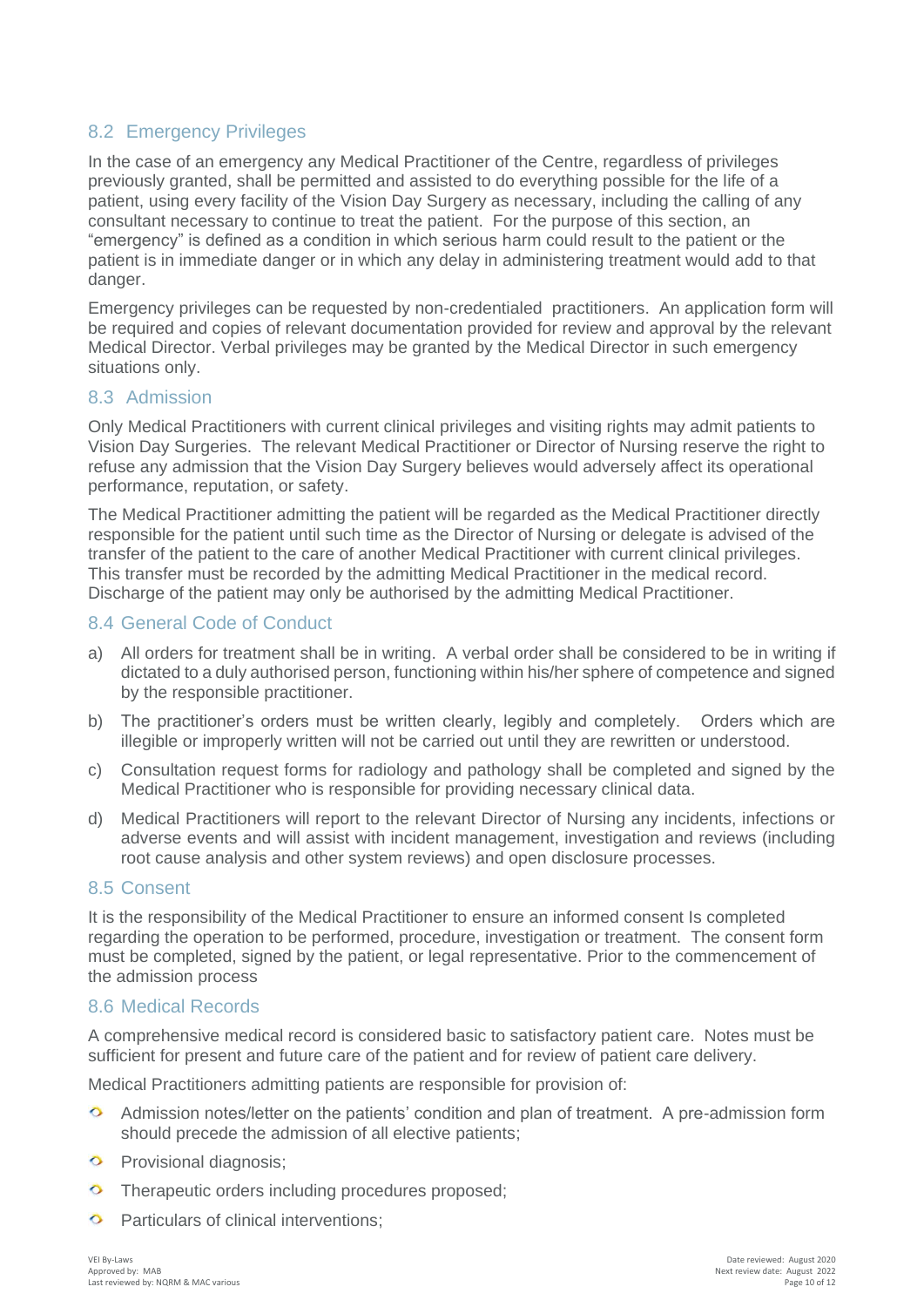- Complete anaesthetic record, where appropriate;
- $\bullet$ Progress observations and changes in orders;
- $\bullet$ Discharge advice;
- O Written consent of the patient or representative, if applicable, is required for release of medical information to persons not otherwise authorised to receive this information;
- $\bullet$ Records may be removed from the Centre's jurisdiction and safe keeping, only in accordance with a court order, subpoena or statute. All records are the property of the Centre and shall not otherwise be taken away.

#### 8.7 Introduction of New Products, Services or Technology

New products, services or technology includes, but is not limited to:

- **O** Non-approved products;
- **Clinical trials:**
- Revised use of technology; or
- **More than incremental development or changes to established treatment.**

To ensure consideration is given to the safety and quality of care for our patients and to ensure an implementation strategy is developed, the introduction of any new products, services or technology shall only be carried out if:

- a) It is to be carried out by a practitioner with the appropriate credentials and clinical privileges granted in accordance with these By-Laws;
- b) Appropriate insurance cover is in place;
- c) It is within the practitioners scope of practice in accordance with AHPRA registration; and
- d) The practitioner has submitted details to the National Medical Director for appropriate review and approval by the Clinical Care Committee prior to implementation.

#### 8.8 Ethics

Vision Eye Institute requires high standards of personal and professional conduct in accordance with the Code of Ethics of the Australian Medical Association and regulatory bodies. Participation in experimental procedures or research must be approved prior to treatment by the relevant Ethics Committee and / or the Clinical Care Committee

#### 8.9 Rights and Responsibilities

Vision Eye Institute has adopted the Australian Charter of Health Care Rights (Australian Commission on Safety and Quality in Health Care) with copies on display and available for all patients. The Charter ensures patients are made aware of their rights and responsibilities during their episode of care.

#### 8.10 Privacy Policy

Vision Eye Institute respects and upholds rights to privacy protection under the Australian Privacy Principles and the Privacy Act 1988.

The object of Vision Eye Institute's Privacy Policy is to achieve a balance between maintaining individual privacy and allowing a flow of information necessary to deliver optimum health care.

#### 8.11 Open Disclosure

Vision Eye Institute has a policy of open disclosure in relation to any incident/adverse event that causes harm or has the potential to cause harm to a patient whilst a patient is receiving treatment at a VEI facility. In the event of an incident/adverse event the following applies:

a) A full explanation of the event, including the possible consequences, must be provided to the patient and clearly documented in the patient files, from the facility where the event occurred.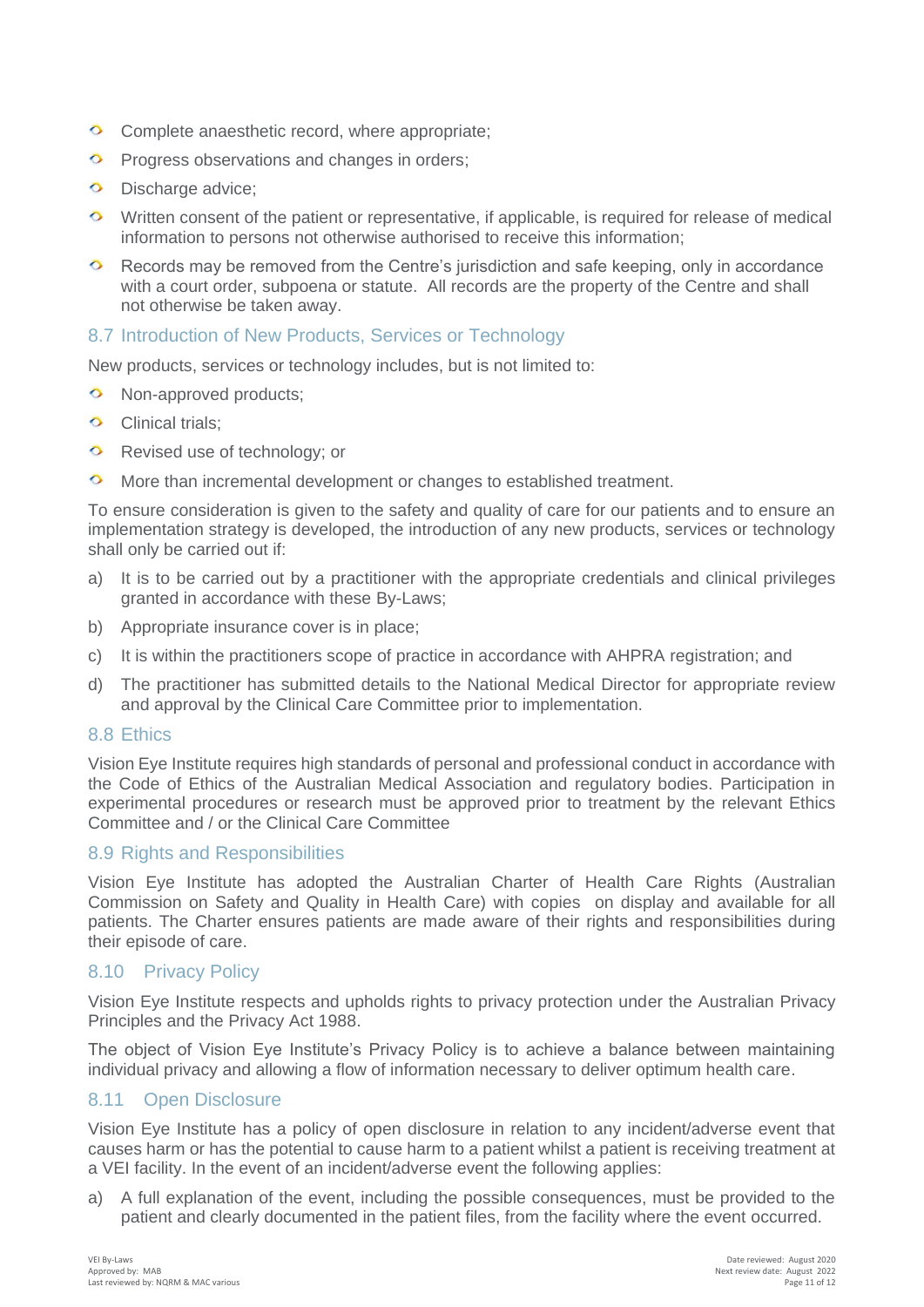- b) An Incident Report must be completed in RiskMan and a full investigation needs to be conducted including processes put in place to prevent the incident occurring again.
- c) All patient incidents must be reported to the Medical Advisory Committee.

For further information on open disclosure please refer to the VEI Open Disclosure Policy.

#### 8.12 Feedback

Vision Eye Institute aims to provide and maintain the highest level of quality care to our patients. In order to achieve this, we share with our practitioners the responsibility to identify opportunities for improvement. If practitioners have any questions, suggestions or concerns regarding the clinical services provided within VEI facilities these should be raised with the relevant Medical Director for the facility and/or state. Matters may also be referred to the National Medical Director for review by the Clinical Care Committee as appropriate.

## 9. Risk Rating

| Extreme       | Audited 3 monthly         |
|---------------|---------------------------|
| High          | Audited 6 monthly         |
| <b>Medium</b> | Audited annually          |
| $\sim$ $\sim$ | <b>Audited biennially</b> |

#### 10. References

| <b>Name/Link</b>                                                                                                                      | <b>Source</b>                                                                                   |
|---------------------------------------------------------------------------------------------------------------------------------------|-------------------------------------------------------------------------------------------------|
| <b>VEI Credentialing Policy</b>                                                                                                       | <b>VEI</b> Internal                                                                             |
| VEI Employee Handbook                                                                                                                 | <b>VEI Internal</b>                                                                             |
| <b>VEI Code of Conduct</b>                                                                                                            | <b>VEI Internal</b>                                                                             |
| Australian Charter of Healthcare Rights (2019)                                                                                        | Commission<br>Australian<br>on<br>Safety and Quality in Health<br>Care                          |
| Framework<br>Australian<br>Open<br><b>Disclosure</b><br><b>Better</b><br>communication, a better way to care (2013)                   | Office<br>of<br>Australian<br>the<br>Information Commissioner -<br><b>Australian Government</b> |
| Credentialing health practitioners and defining their scope<br>of clinical practice: A guide for managers and practitioners<br>(2015) | Australian Commission<br>on<br>Safety and Quality in Health<br>Care                             |
| Health Practitioner Regulation National Law (NSW) No<br>86a                                                                           | <b>Australian Health Practitioner</b><br><b>Regulation Agency</b>                               |
| Health Practitioner Regulation National Law (Queensland)<br>From 1 July 2014: Health Ombudsman Act 2013                               | <b>Australian Health Practitioner</b><br><b>Regulation Agency</b>                               |
| Health Practitioner Regulation National Law (South<br>Australia) Act 2010                                                             | <b>Australian Health Practitioner</b><br><b>Regulation Agency</b>                               |
| Health Practitioner Regulation National Law (Victoria) Act<br>2009                                                                    | <b>Australian Health Practitioner</b><br><b>Regulation Agency</b>                               |
| Health Practitioner Regulation National Law Act<br>2009 (current as of 1 August 2018)                                                 | <b>Australian Health Practitioner</b><br><b>Regulation Agency</b>                               |
| <b>Medical Board of Australia</b>                                                                                                     | <b>Australian Health Practitioner</b><br><b>Regulation Agency</b>                               |
| Medical Indemnity (Prudential Supervision and Product<br>Standards) Act 2003 (Cth).                                                   |                                                                                                 |
| Privacy Act 1988                                                                                                                      | Office<br>Australian<br>$\Omega$<br>the<br><b>Information Commissioner</b>                      |